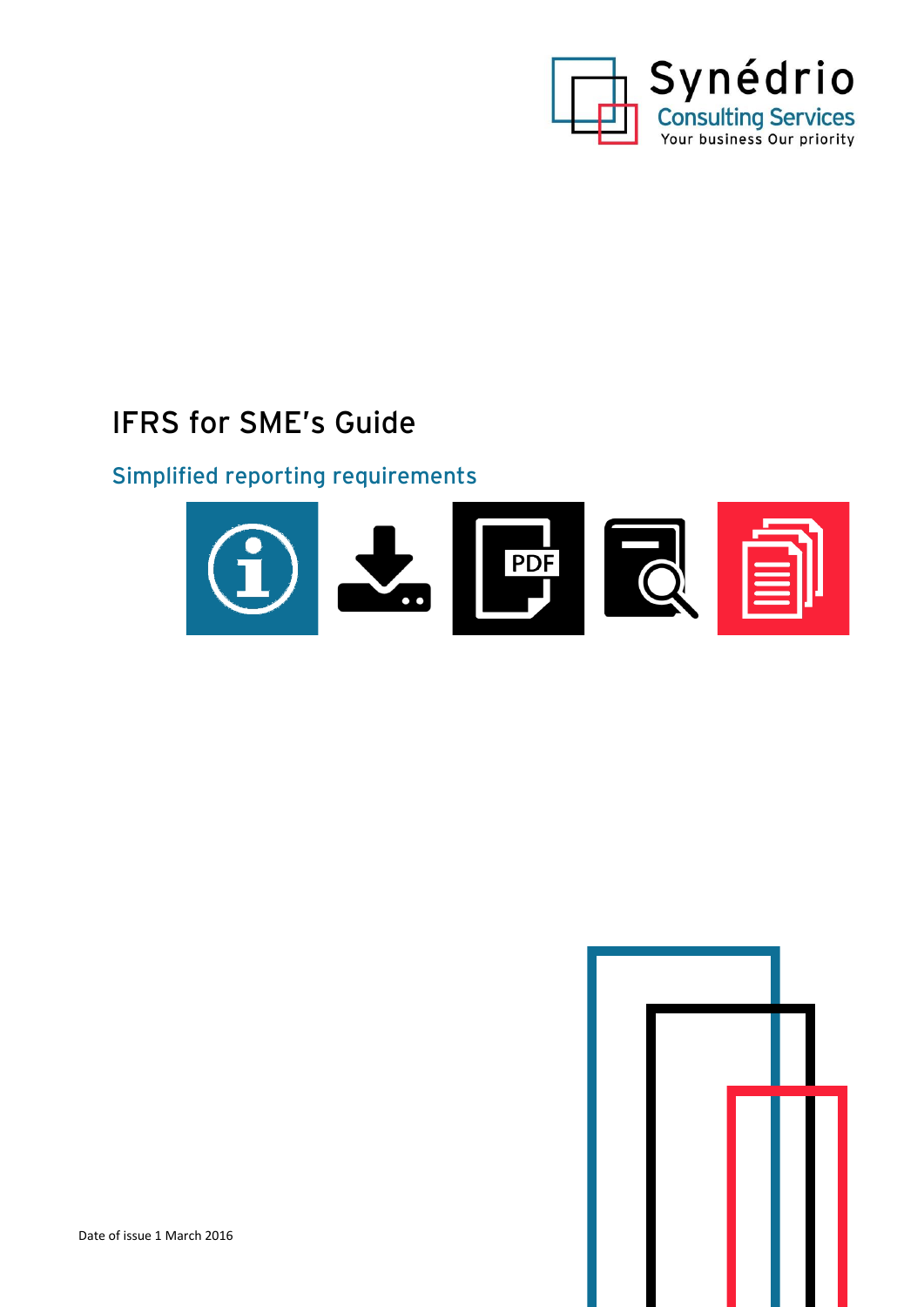# **Index**

| Introduction                           | 3  |
|----------------------------------------|----|
| The Legislative Requirements           | 4  |
| The Scoping Requirements               | 4  |
| IFRS for SME's versus full IFRS        | 5  |
| <b>Transitioning Guidance</b>          | 8  |
| <b>Transitioning Disclosure</b>        | 8  |
| On the horizon                         | 9  |
| Why Synédrio Consulting Services       | 10 |
| <b>Comprehensive Solution Offering</b> | 11 |
| Contact us                             | 11 |

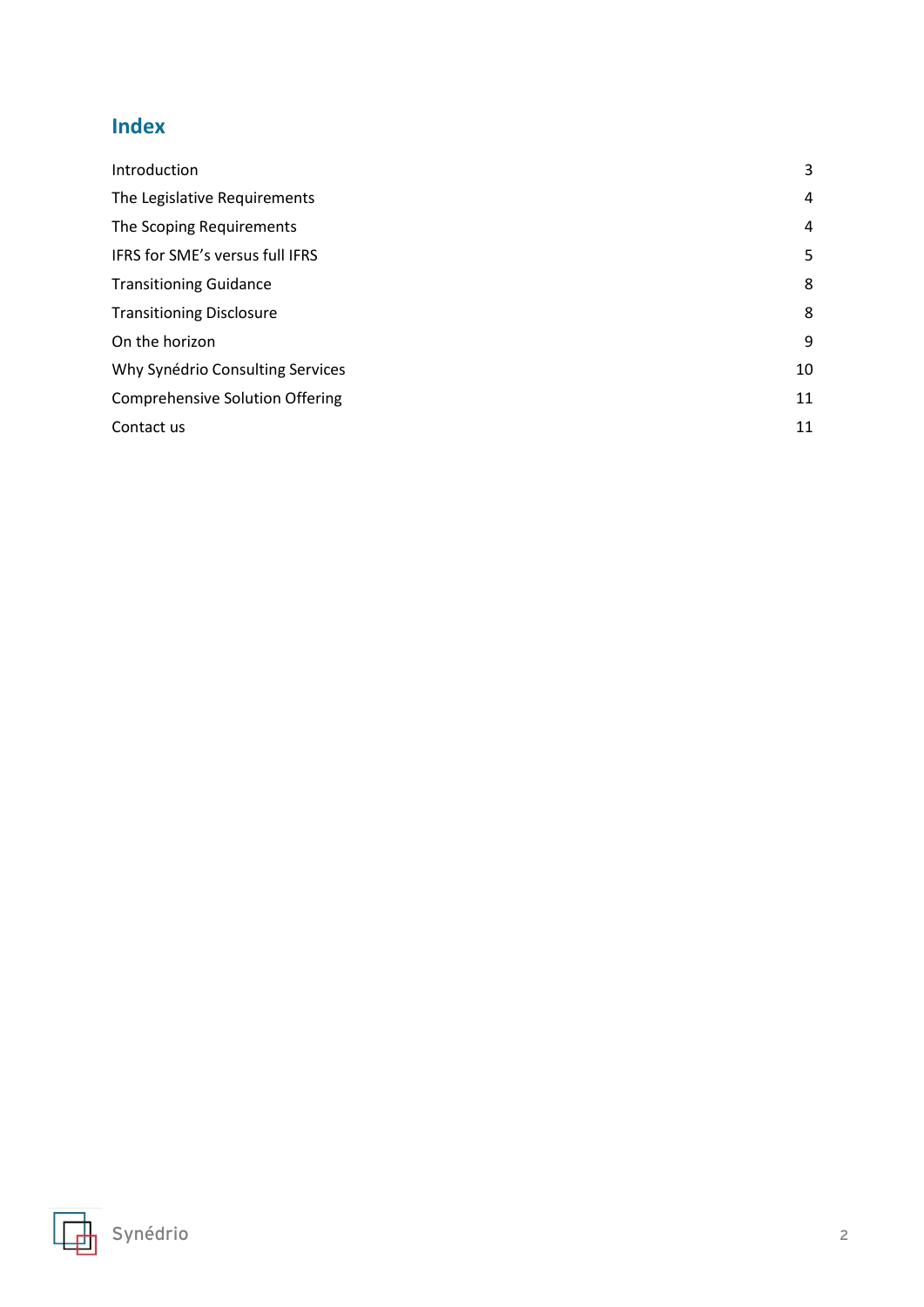# <span id="page-2-0"></span>**Introduction**

The International Financial Reporting Standard for Small and Medium-sized entities or the IFRS for SME's as it is known within the accounting and business world, was developed by the International Accounting Standards Board in acknowledgement of the difficulty and cost implications related to private companies in terms of preparing financial statements that are compliant with full IFRS.

Although the IFRS for SME's recognises that the users of private entity financial statements may have a focus that is different from that of users of the financial statements of listed or other publicly accountable entities, the quality of financial information contained in financial statements has not been compromised.

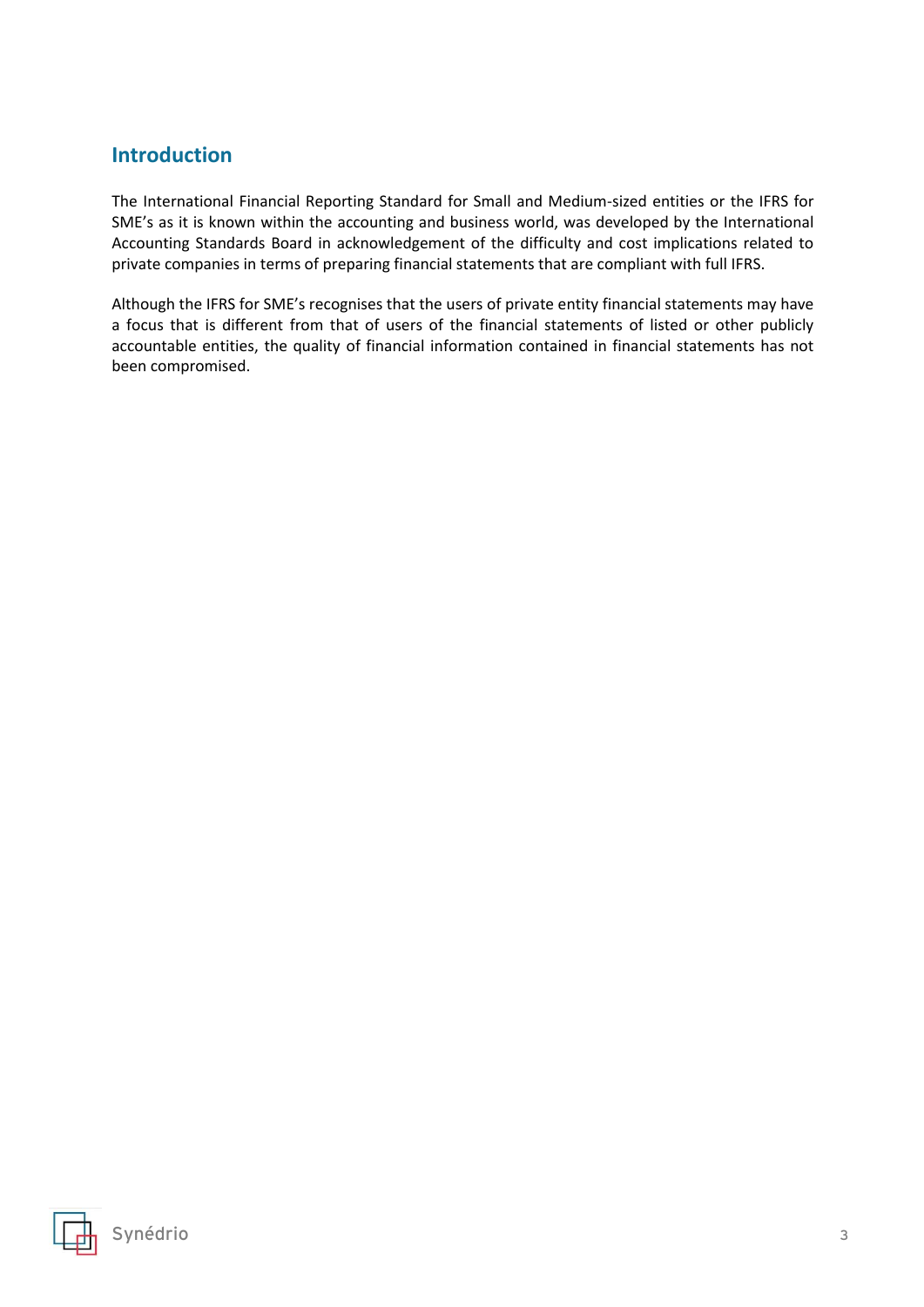# <span id="page-3-0"></span>**The Legislative Requirements**

In terms of the Companies Act No. 71 of 2008 ("The Act"), which came into effect on 1 May 2011, the following financial reporting frameworks are permitted to be applied in the compilation of financial statements:

**La** IFRS:

- **La** IFRS for SME's; or
- **国 SA GAAP.**

All entities apart from public companies, state-owned companies and certain non-profit companies are allowed to apply the IFRS for SME's, subject to meeting the scoping requirements of the standard.

### <span id="page-3-1"></span>**The Scoping Requirements**

The IASB defines small and medium-sized entities as the following:

- $\Box$  Entities that do not have public accountability, and
- $\Box$  publish general purpose financial statements for external users. Examples of external users include owners who are not involved in managing the business, existing and potential creditors, and credit rating agencies.

General purpose financial statements are those that present fairly financial position, operating results, and cash flows for external capital providers and others.

An entity has public accountability if:

- $\Box$  its debt or equity instruments are traded in a public market or it is in the process of issuing such instruments for trading in a public market (a domestic or foreign stock exchange or an over-thecounter market, including local and regional markets), or
- $\Box$  it holds assets in a fiduciary capacity for a broad group of outsiders as one of its primary businesses. This is typically the case for banks, credit unions, insurance companies, securities brokers/dealers, mutual funds and investment banks. If an entity holds assets in a fiduciary capacity as an incidental part of its business, that does not make it publicly accountable. Entities that fall into this category may include public utilities, travel and real estate agents, schools, and charities.

The standard does not contain a limit on the size of an entity or balance when the entities consider the scoping requirements nor is there a restriction on the use of the financial statements by a public utility, not-for-profit entity or public sector entity.

A subsidiary whose holding company or group has adopted full IFRS may use the IFRS for SME's if the subsidiary itself does not have public accountability.

The standard does not require any approval by the owners of an eligible entity for this entity to use the IFRS for SME's in the compilation of financial statements.

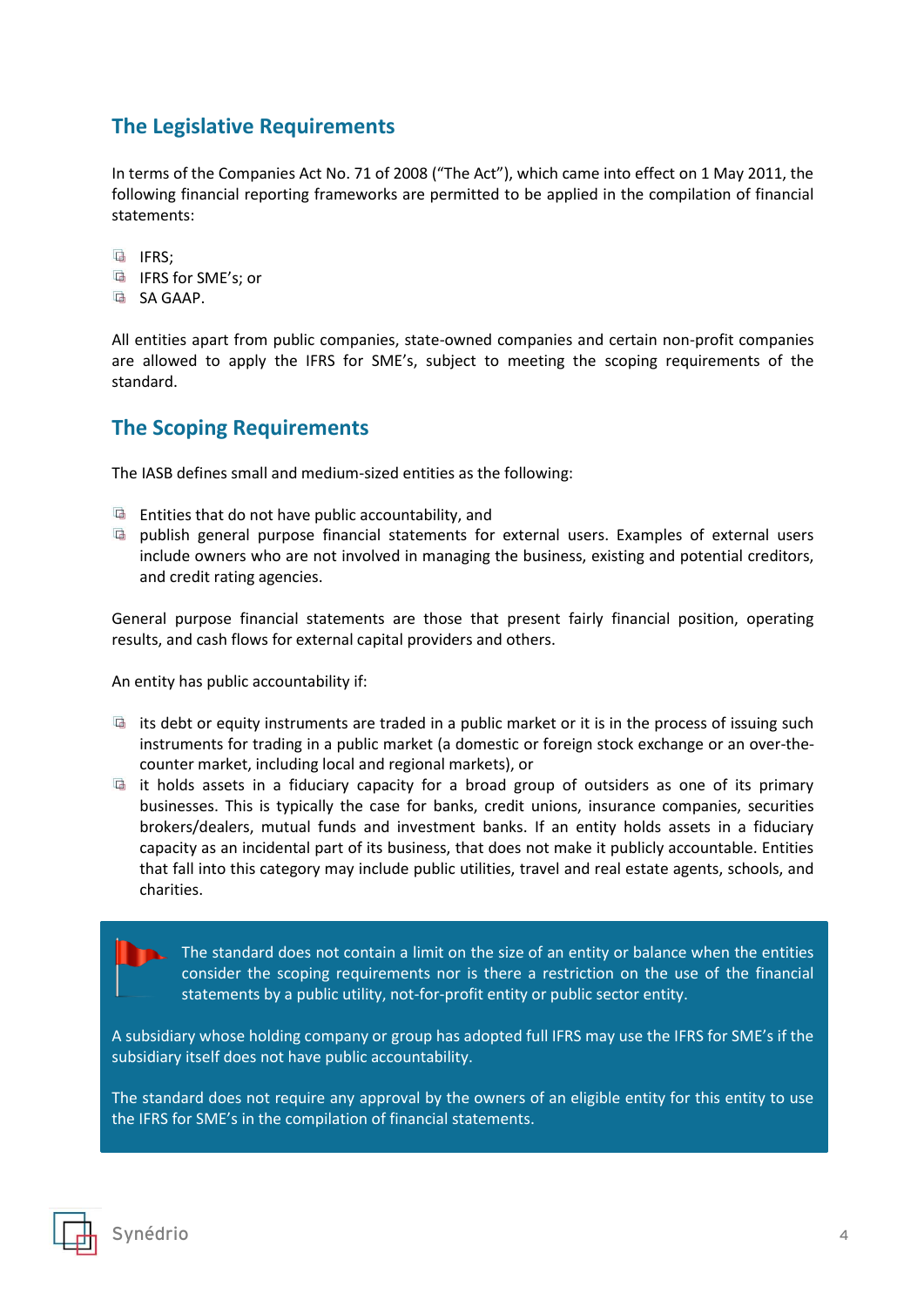# <span id="page-4-0"></span>**IFRS for SME's versus full IFRS**

The following table sets out the major differences between the IFRS for SME's standard and full IFRS:

| <b>Topical issue</b>                | <b>IFRS for SME's</b>                              | <b>Full IFRS</b>                                                                       |
|-------------------------------------|----------------------------------------------------|----------------------------------------------------------------------------------------|
| <b>Financial</b>                    | There is a similar requirement, with a             | A statement of changes in equity is                                                    |
| <b>Statements</b>                   | relief provision which states that if the          | required, presenting a reconciliation of                                               |
|                                     | only changes to equity during the                  | equity items between the beginning and                                                 |
|                                     | period are as result of profit or loss,            | end of the period.                                                                     |
|                                     | payment of dividends, correction of                |                                                                                        |
|                                     | prior-period errors or changes in                  |                                                                                        |
|                                     | accounting policy, a combined                      |                                                                                        |
|                                     | statement of income and retained                   |                                                                                        |
|                                     | earnings can be presented of both a                |                                                                                        |
|                                     | statement of comprehensive income                  |                                                                                        |
|                                     | and a statement of changes in equity.              |                                                                                        |
| <b>Business</b>                     | Transaction costs are included in the              | Transaction costs are excluded under                                                   |
| <b>Combinations</b>                 | acquisition costs.                                 | IFRS 3 (revised).                                                                      |
|                                     |                                                    |                                                                                        |
|                                     | Contingent considerations are                      | Contingent consideration is recognised                                                 |
|                                     | included as part of the acquisition cost           | irrespective of the probability of                                                     |
|                                     | if it is probable that the amount will             | payment.                                                                               |
|                                     | be paid and its fair value can be                  |                                                                                        |
|                                     | measured reliably.                                 | Investments in associates are accounted                                                |
| <b>Accounting</b><br>for associates | An entity may account for its                      |                                                                                        |
|                                     | investments in associates or jointly               | for using the equity method. The cost and<br>fair value model are not permitted except |
| and joint<br>operations             | controlled entities using one of the<br>following: | in separate financial statements.                                                      |
|                                     | 屆<br>Cost model (cost less accumulated             |                                                                                        |
|                                     | impairment losses);                                | To account for joint arrangements, refer                                               |
|                                     | Equity-accounting method; or<br>岫                  | to the respective IFRS requirements.                                                   |
|                                     | 崜<br>Fair value through profit or loss             |                                                                                        |
|                                     | model.                                             |                                                                                        |
| <b>Expense</b>                      | All research and development costs                 | Research costs are recognised in profit or                                             |
| recognition                         | and all borrowing costs are recognised             | loss.                                                                                  |
|                                     | as an expense in profit or loss.                   |                                                                                        |
|                                     |                                                    | Development costs are capitalised and                                                  |
|                                     |                                                    | amortised when specific criteria are met.                                              |
|                                     |                                                    |                                                                                        |
|                                     |                                                    | Borrowing costs are capitalised if certain                                             |
|                                     |                                                    | criteria are met.                                                                      |
| <b>Tangible and</b>                 | The cost model is the only permitted               | For tangible and intangible assets, there                                              |
| intangible                          | model and the revaluation model is                 | is an accounting policy choice between                                                 |
| assets                              | not permitted.                                     | the cost model and the revaluation                                                     |
|                                     |                                                    | model.                                                                                 |
|                                     | All intangible assets, including                   |                                                                                        |
|                                     | goodwill, are assumed to have finite               | Goodwill and other intangibles with                                                    |
|                                     | lives and are amortised over the                   | indefinite lives are reviewed for                                                      |
|                                     | estimated useful live.                             | impairment and not amortised.                                                          |
|                                     |                                                    |                                                                                        |
|                                     |                                                    |                                                                                        |

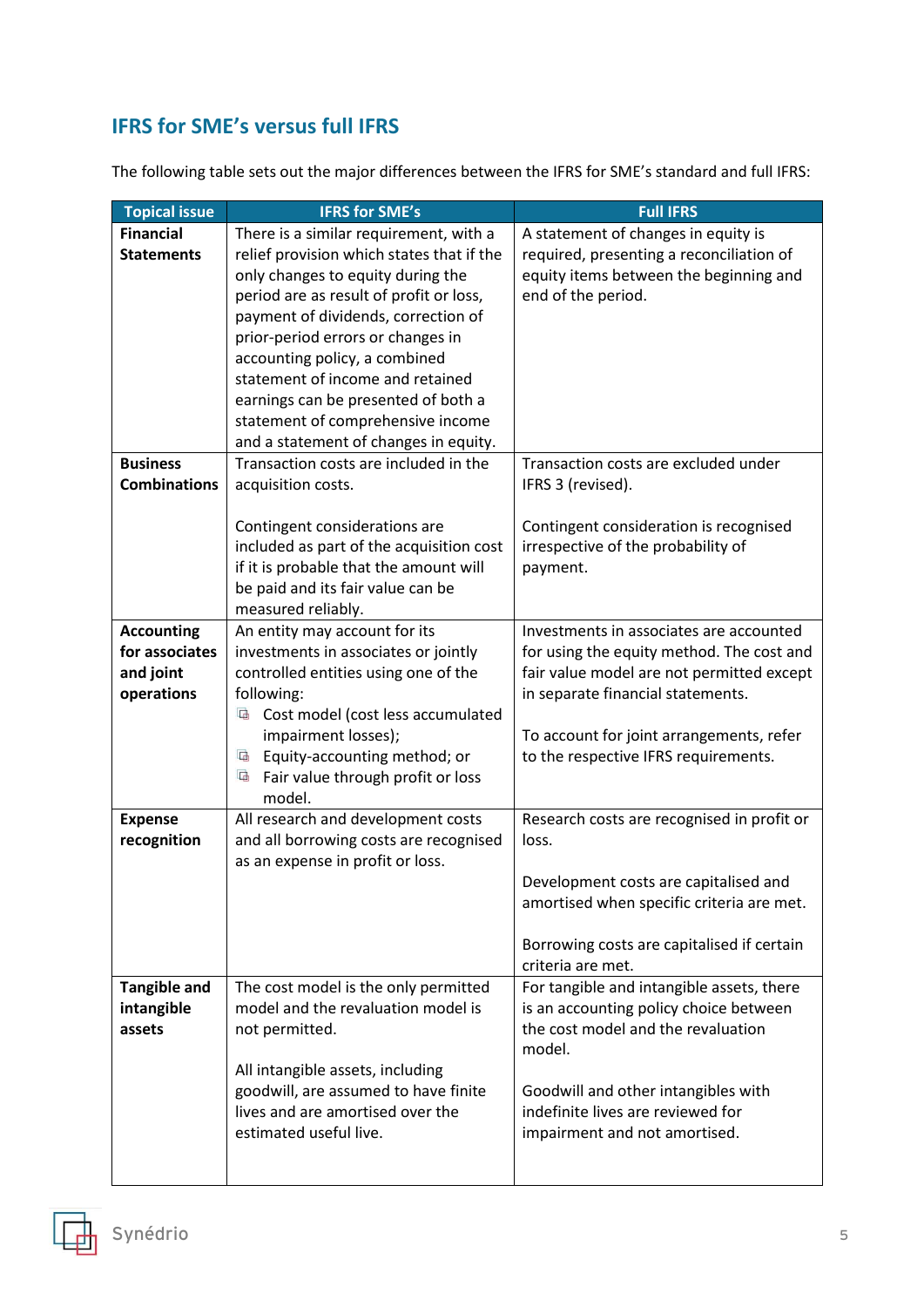| <b>Topical issue</b> | <b>IFRS for SME's</b>                                         | <b>Full IFRS</b>                                                |
|----------------------|---------------------------------------------------------------|-----------------------------------------------------------------|
| <b>IAS 38:</b>       | There is no distinction between assets                        | The useful life of an intangible asset is                       |
| Intangible           | with finite or infinite lives.                                | either finite or indefinite.                                    |
| <b>Assets</b>        |                                                               |                                                                 |
|                      | The amortisation approach therefore                           | The latter are not amortised and an                             |
|                      | applies to all intangible assets.                             | annual impairment test is required.                             |
|                      |                                                               |                                                                 |
|                      | These intangibles are tested for                              |                                                                 |
|                      | impairment only when there is an                              |                                                                 |
|                      | indication and not on an annual basis.                        |                                                                 |
| <b>IAS 40:</b>       | Investment property is carried at fair                        | Entities have an accounting policy choice                       |
| Investment           | value if this fair value can be                               | between the fair value and cost method.                         |
| Property             | measured without undue cost or                                |                                                                 |
|                      | effort.                                                       |                                                                 |
| IFRS 5,              | There is no separate standard dealing                         | IFRS 5 requires non-current assets to be                        |
| 'Noncurrent          | with this and no reclassification upon                        | classified as held for sale where the                           |
| assets held          | the decision to sell needs to be                              | carrying amount is recovered principally                        |
| for sale and         | considered.                                                   | through a sale transaction rather than                          |
| discontinued         |                                                               | through continuing use when specific                            |
| operations'          | The decision to sell an asset is                              | criteria is met.                                                |
| <b>Financial</b>     | considered an impairment indicator.                           |                                                                 |
| instruments-         | There are two sections dealing with<br>financial instruments: | IAS 39, 'Financial Instruments:                                 |
| derivatives          |                                                               | Recognition and measurement',<br>distinguishes four measurement |
| and hedging          | 囁<br>a section for simple payables and                        | categories of financial instruments:                            |
|                      | receivables and other basic                                   |                                                                 |
|                      | financial instruments; and                                    | 屆<br>financial assets at fair value through                     |
|                      | 岫<br>a section for more complex                               | profit or loss;                                                 |
|                      | financial instruments.                                        | 囁<br>held to maturity investments;                              |
|                      |                                                               | 囁<br>loans and receivables; and                                 |
|                      | Most of the basic financial instruments                       | 囁<br>available-for-sale financial assets.                       |
|                      | are measured at amortised cost; the                           |                                                                 |
|                      | complex instruments are generally                             |                                                                 |
|                      | measured at fair value through profit                         |                                                                 |
|                      | or loss.                                                      |                                                                 |
| <b>Employee</b>      | Actuarial gains or losses require are                         | Actuarial gains or losses can be                                |
| benefits-            | recognised immediately and splits the                         | recognised immediately or amortised into                        |
| defined              | expense into different components.                            | profit or loss over the expected remaining                      |
| benefit plans        |                                                               | working lives of participating employees.                       |
|                      |                                                               |                                                                 |
|                      |                                                               |                                                                 |
|                      |                                                               |                                                                 |
|                      |                                                               |                                                                 |
|                      |                                                               |                                                                 |
|                      |                                                               |                                                                 |
|                      |                                                               |                                                                 |
|                      |                                                               |                                                                 |
|                      |                                                               |                                                                 |
|                      |                                                               |                                                                 |
|                      |                                                               |                                                                 |

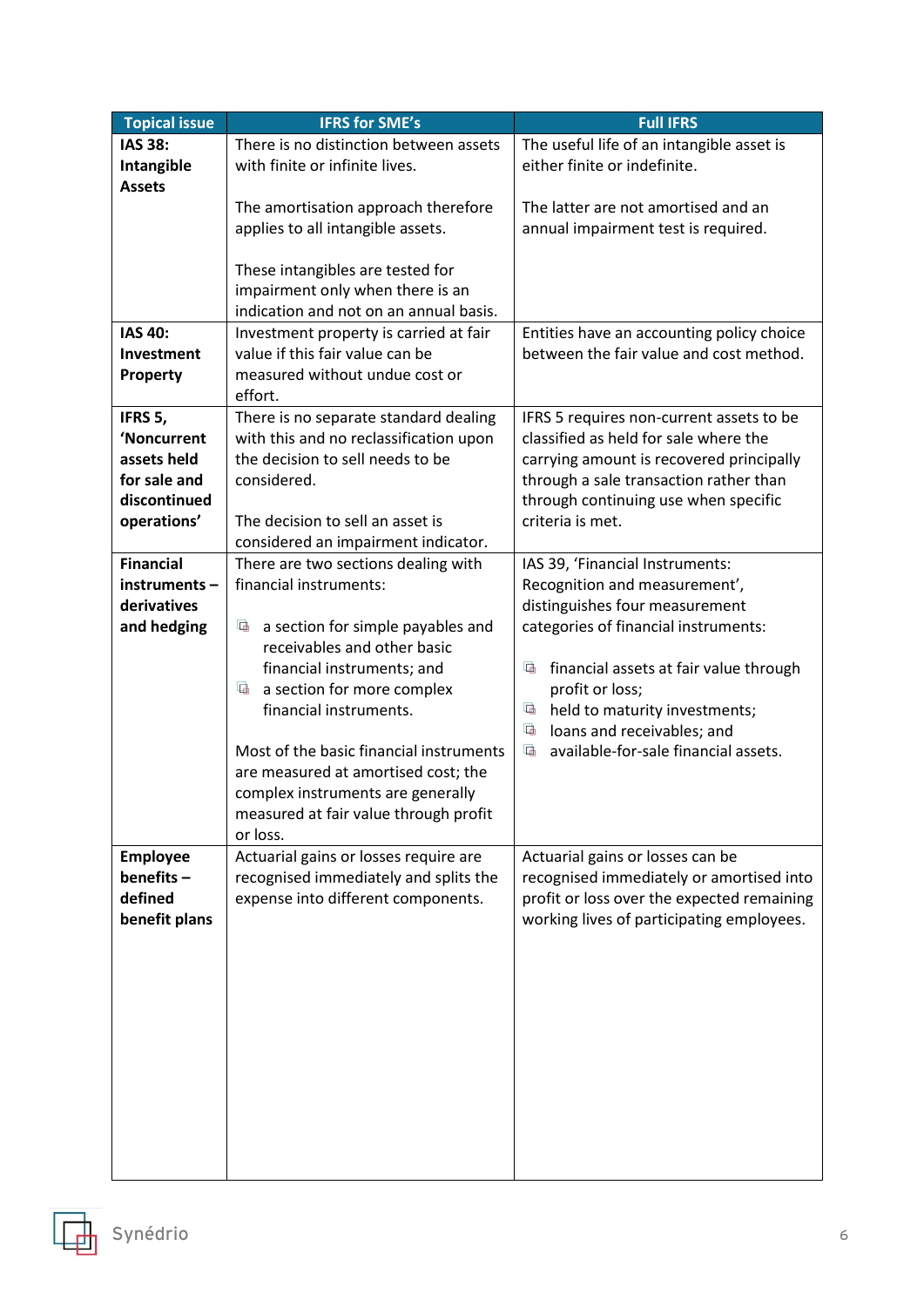| <b>Topical issue</b> | <b>IFRS for SME's</b>                  | <b>Full IFRS</b>                            |
|----------------------|----------------------------------------|---------------------------------------------|
| <b>Income Taxes</b>  | A valuation allowance is recognised so | A deferred tax asset is only recognised to  |
|                      | that the net carrying amount of the    | the extent that it is probable that there   |
|                      | deferred tax asset equals the highest  | will be sufficient future taxable profit to |
|                      | amount that is more likely than not to | enable recovery of the deferred tax asset.  |
|                      | be recovered.                          |                                             |
|                      |                                        | No deferred tax is recognised upon the      |
|                      | The net carrying amount of deferred    | initial recognition of an asset.            |
|                      | tax asset is likely to be the same     |                                             |
|                      | between full IFRS and IFRS for SMEs.   | There is no specific guidance on uncertain  |
|                      |                                        | tax positions.                              |
|                      | A deferred tax is recognised upon the  |                                             |
|                      | initial recognition of an asset.       | In practice, management will record the     |
|                      |                                        | liability measured as either a single best  |
|                      | Management recognises the effect of    | estimate or a weighted average              |
|                      | the possible outcomes of a review by   | probability of the possible outcomes, if    |
|                      | the tax authorities. This is measured  | the likelihood is greater than 50%.         |
|                      | using the probability-weighted         |                                             |
|                      | average amount of all the possible     |                                             |
|                      | outcomes.                              |                                             |
|                      |                                        |                                             |
|                      | There is no probable recognition       |                                             |
|                      | threshold.                             |                                             |

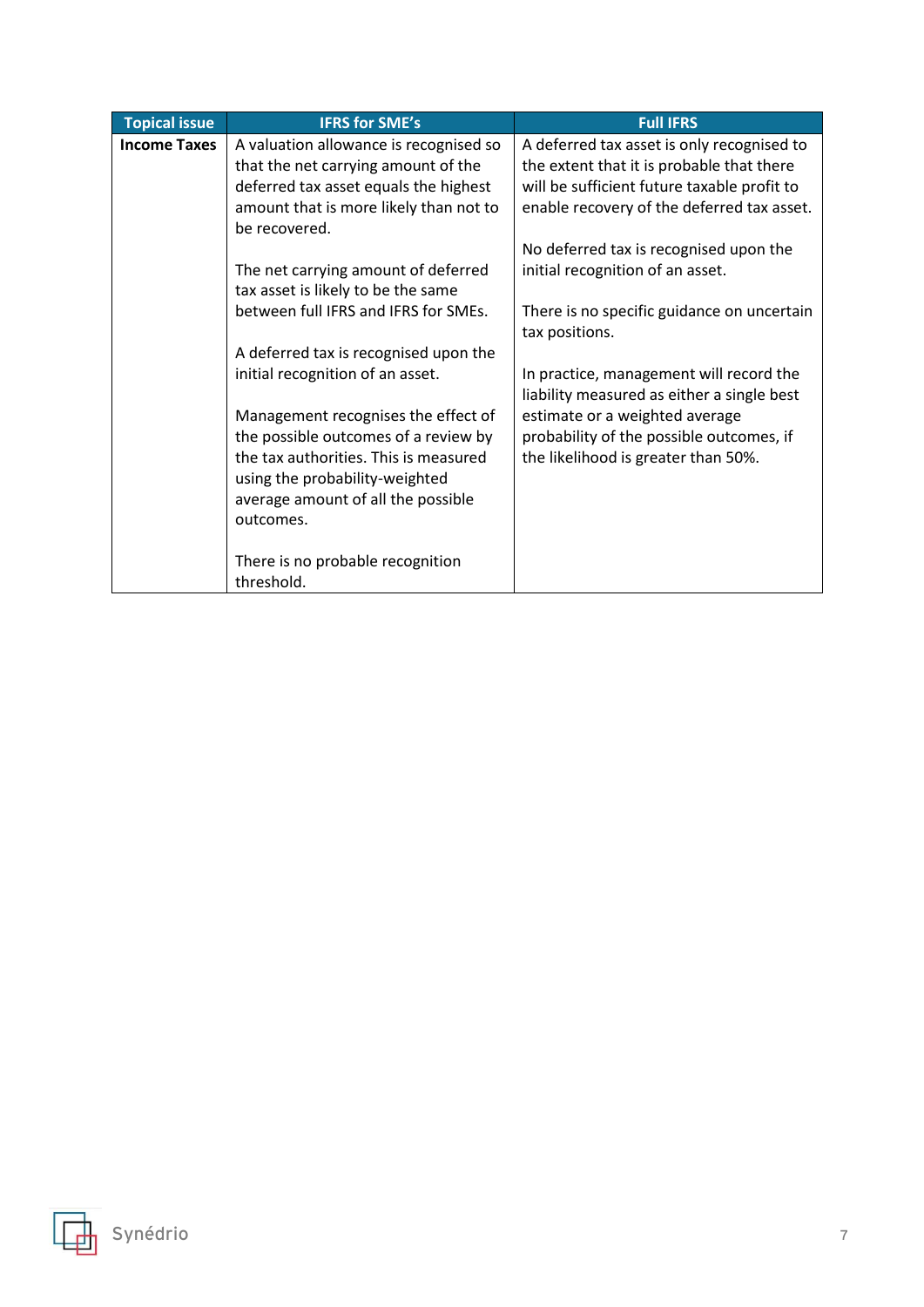# <span id="page-7-0"></span>**Transitioning Guidance**

First-time adoption is the first set of financial statements in which the entity makes an explicit and unreserved statement of compliance with the IFRS for SME's: '...in conformity with the International Financial Reporting Standard for Small and Medium-sized entities'.

### <span id="page-7-1"></span>**Transitioning Disclosure**

Entities are required to disclose the effect of the transition on the entity's reported financial position.

To adhere to this requirement, the entity shall disclose:

- $\Box$  a description of the nature of each change in accounting policy previously applied;
- a reconciliation between its equity determined under the previous framework and equity determined under IFRS for SME's for both –
	- the date of transitioning to IFRS for SMEs, and
	- the end of the latest period presented in accordance with the entity's previous framework.
- a reconciliation of profit or loss determined in accordance with its previous framework for the latest period presented to the IFRS for SMEs based profit or loss for the same period.

If it is impracticable for an entity to restate the opening statement of financial position at the date of transition for one or more of the adjustments, the entity must apply the requirements for such adjustments in the earliest period for which it is practical to do so, and must identify the data presented for prior periods that are not comparable with data for the period in which it prepares its first financial statements that conform to IFRS for SME's.

If it is impracticable for an entity to provide any disclosures required by IFRS for SME's for any period before the period in which it prepares its first financial statements that conform with IFRS for SME's, the omission must be disclosed.

All of the special exemptions in IFRS 1 relating to the first-time adoption of full IFRS are included in the IFRS for SME's.

Entities must not retrospectively change the previous accounting for any of the following: **D** Derecognition of financial instruments:  $\Box$  Hedge accounting; **Accounting estimates: Discontinued operations; and Measuring non-controlling interests.** Voluntary exemptions from retrospective application: **B** Business combinations **G** Share-based payment transactions  $\overline{\mathbf{F}}$  Fair value as deemed cost  $\blacksquare$  Revaluation as deemed cost **G** Cumulative translation differences Separate financial statements **Compound financial instruments** Deferred income tax **G** Service concession arrangements **Extractive activities** 

- **A** Arrangements containing a lease
- Decommissioning liabilities included in the cost of property, plant and equipment.

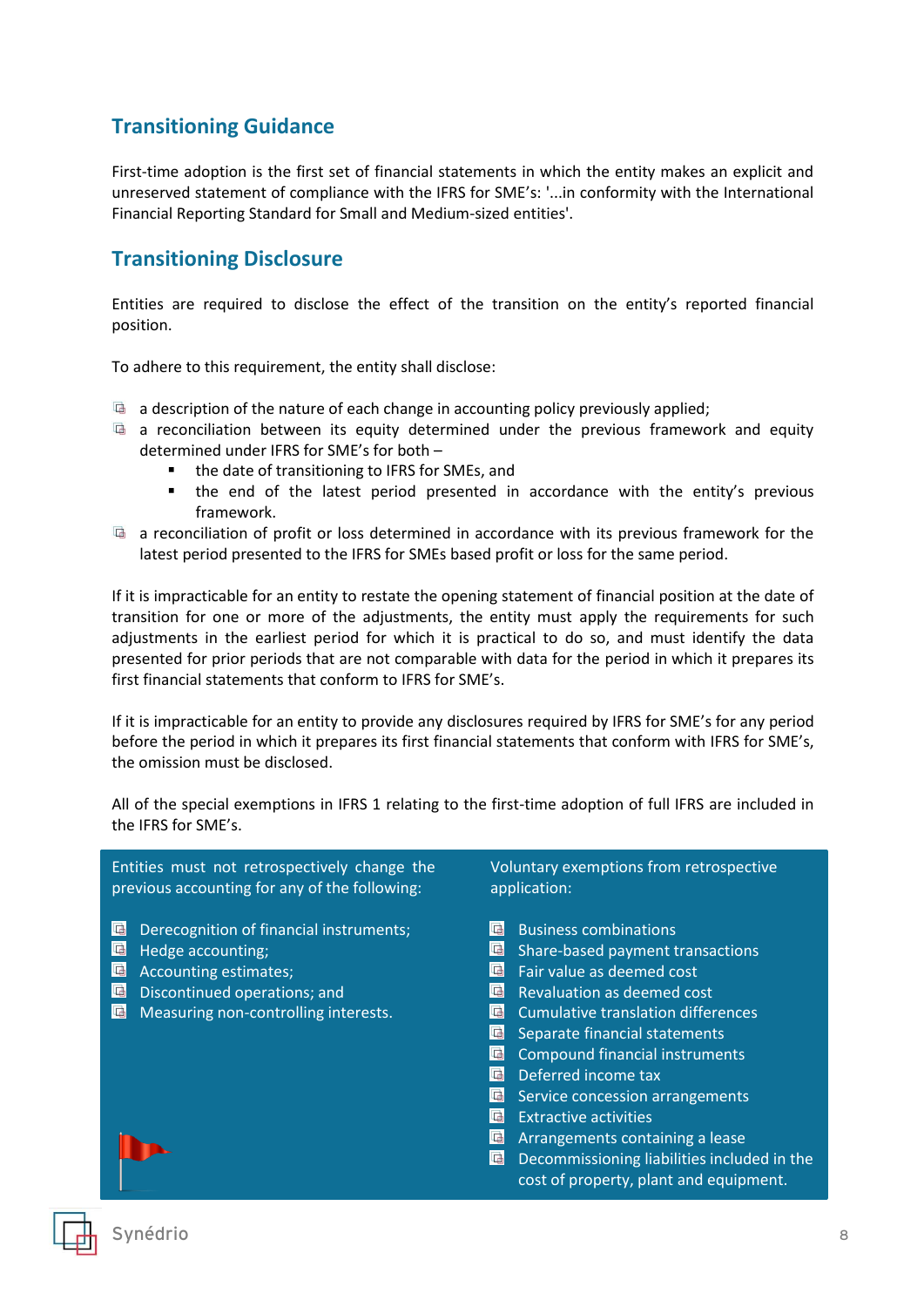# <span id="page-8-0"></span>**On the horizon**

The International Accounting Standards Board has published amendments to its International Financial Reporting Standard for Small and Medium-sized entities. These amendments affect 21 of the 35 sections of the standard (not counting consequential amendments) and the glossary, however, most of the changes are rather minor.

The amendments are effective for annual periods beginning on or after 1 January 2017 with earlier application permitted.

A summary of the changes are set out below:

- The standard now allows an option to use the revaluation model for property, plant and equipment as not allowing this option has been identified as the single biggest impediment to adoption of the IFRS for SME's in some jurisdictions in which SME's commonly revalue their property, plant and equipment and/or are required by law to revalue property, plant and equipment;
- $\Box$  the main recognition and measurement requirements for deferred income tax have been aligned with current requirements in IAS 12 Income Taxes; and
- the main recognition and measurement requirements for exploration and evaluation assets have been aligned with IFRS 6 Exploration for and Evaluation of Mineral Resources to ensure that the IFRS for SME's provides the same relief as full IFRSs for these activities.

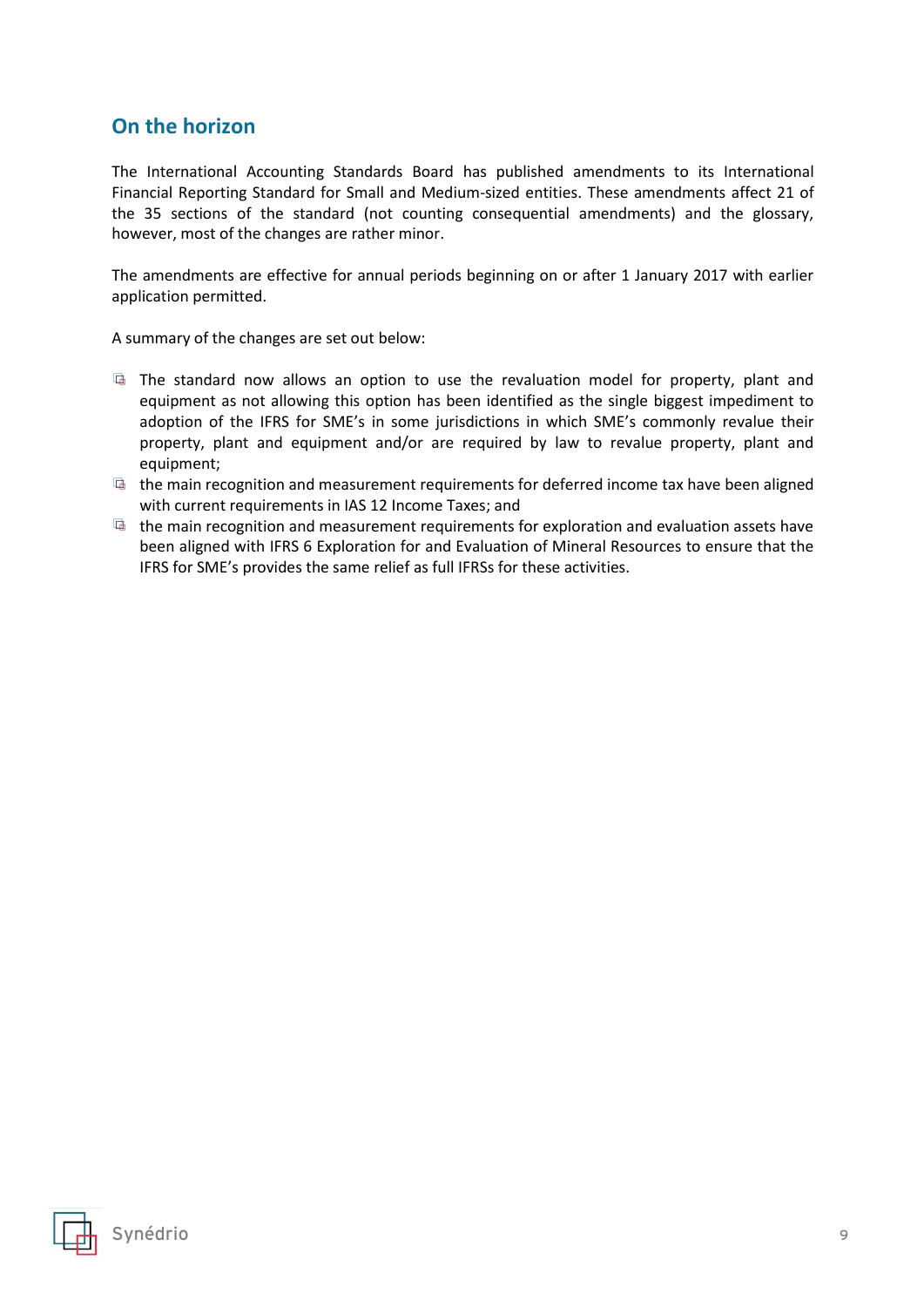## <span id="page-9-0"></span>**Why Synédrio Consulting Services**

As an organisation we have adopted a philosophy of regarding your business and related operations as our own priority which indicates that we offer a quality service to all of our clients. We understand that at the outset we are providers of technical expertise and having the ability to solve problems however we want to quickly migrate into having the ability to put issues in context and to provide perspective and input even as it pertains to the strategy of your organisation ensuring that we do not merely offer a service as a consultant but rather as a trusted advisor.

Though an independent service provider, we believe in building strong relationships with all clients that allows for management to have the ability to consult with us on a broad range of issues. As trusted advisors we want our clients to turn to us when an issue first arises, often in times of great urgency: a crisis, a change, a triumph, or a defeat.

The service approach assumed by Synédrio Consulting Services focuses primarily on exceeding our clients' expectations by taking a closer look at their business, the risks it faces and the way in which these risks are managed in accordance to the trusted advisor framework adopted by the firm.

Our approach encompasses the following:

#### **Building a sustainable business relationship**

Our approach takes the form of a combined effort based on mutual trust in which both parties can freely express and discuss their concerns in order to foresee and solve problems before they transform into major issues.

#### **Access to expertise**

Our firm focuses on offering a tailored solution to address all potential opportunities identified in relation to your business needs. We have an array of experts which are well-equipped in the specific field in which these teams operate.

#### **Flexibility**

Our procedures are developed in such a manner that they can easily be adjusted to meet your needs.

#### **Continuous communication**

Discussions with directors will be held to review the level of service provided and to discuss issues affecting your business and service needs.

#### **Quick response times**

As a most valued client you are assured of speedy responses to your requests.

Your business, our priority.